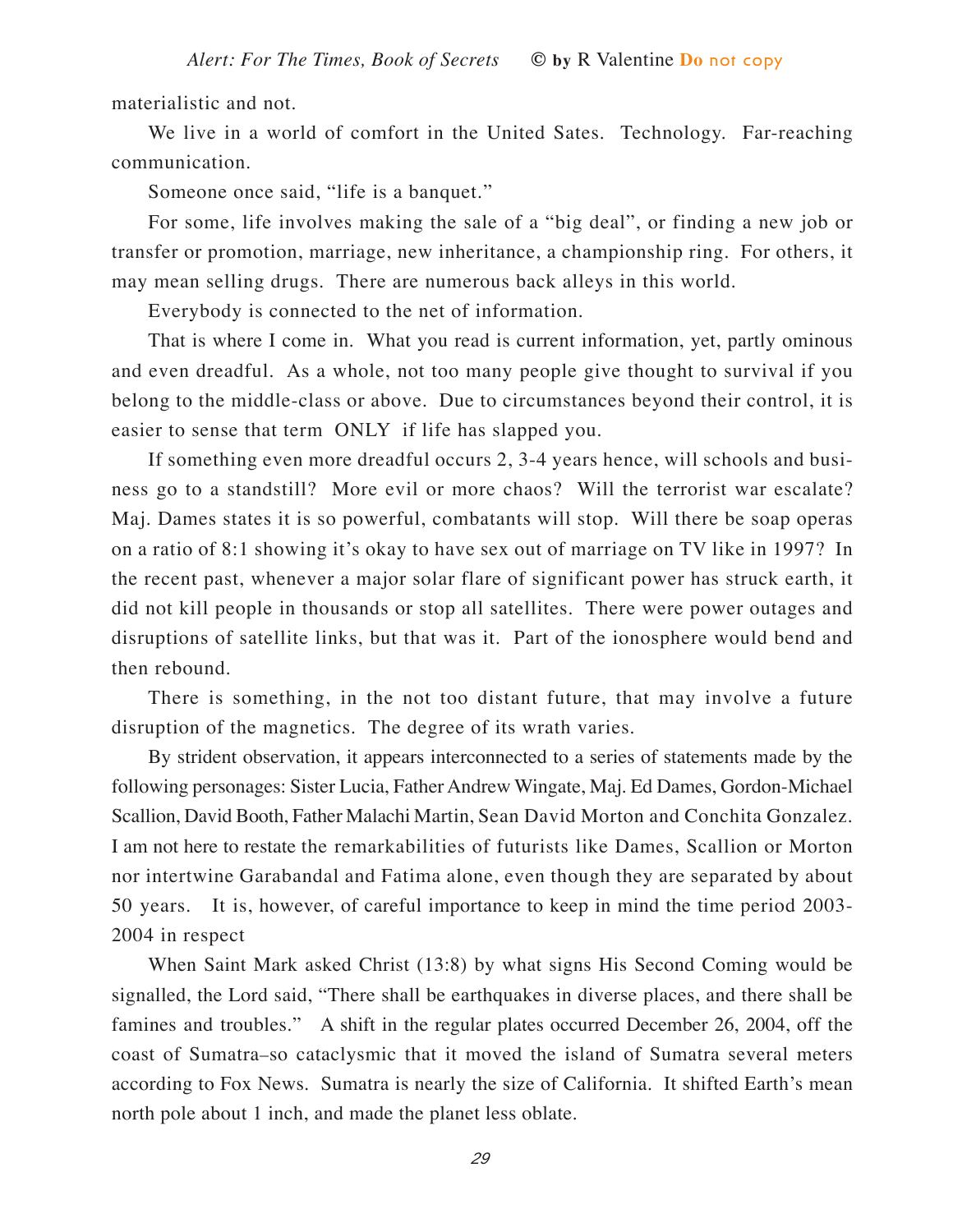It so happened that the year the plates shifted and modern world's most destructive tsunami occurred, a prominent message was revealed, connected to a corridor of time unresearched by many. The story involved a man rather disliked by many Americans. He speaks about something supernatural rather than natural. It all began in March. His name is David Booth.

On March 18, 2004, David Booth and Wayne Green were on a radio program called *Coast To Coast AM*. The interview reexamined how David had a dream in 2003 about an approach of a stellar object. This is described in avid detail later in this digital book. David Booth stated to George Noory, the host, at the break, "I got something for you." However, we never know what that was. The interview was terminated by George. It looked like Booth was only trying to sell a book and nothing else. And, so it looked like both Booth and Green were kicked off the program. It looks like the story should have ended there. But, the story is deeper than it looks.

The entire story revolves around one of the repeated visitations of the Blessed Mother Mary and Sister Lucia and the so-called Third Secret of Fatima; there has been at least 700 apparitions of the Mother of God in the last century, beginning in 1900–only 8 have been approved by the Catholic Church in terms of a supernatural explanation; one is Fatima.

To cut to the chase, at no time does the story of Fatima state exactly when and what it will involve.

To use the words of the Marian scholar and holy person Mother Mary Angelica, the messages of Our Lady of Fatima are very definite. Three secrets were imparted in 1917, and a miracle occurred in which the sun made brisk movements, whirled, and dried the rain-soaked multitudes of above 70,000 in number. Atheists and Christian alike were eyewitnesses. I devote an entire chapter in *Alert: For The Times* to Fatima.

The Blessed Lady revealed the reason for this perturbation. The reason was that humanity had to change its ways or some awful prophecies would come true. It was more than mere awareness of good vs. evil. One prophecy foretold the coming of an all-pervasive terrible world war, aka WW II. Another prophecy still lies ahead.

Because we journey the paths of the nonscientific, it shall appear profane to the scientist. However, the caravans of history do not stop. The miracle forces of the paranormal, the sunrise of the quasi-scientific, the underground church, unlocking the secrets of Fatima, and understanding Wingate's messages form the key to the future.

If revelations (plus warnings from the scientific community) intimidate you, then don't read this book, for it is intimidating, intricate, spellbinding with historic facts. First, we continue to relate the story of Sister Lucia.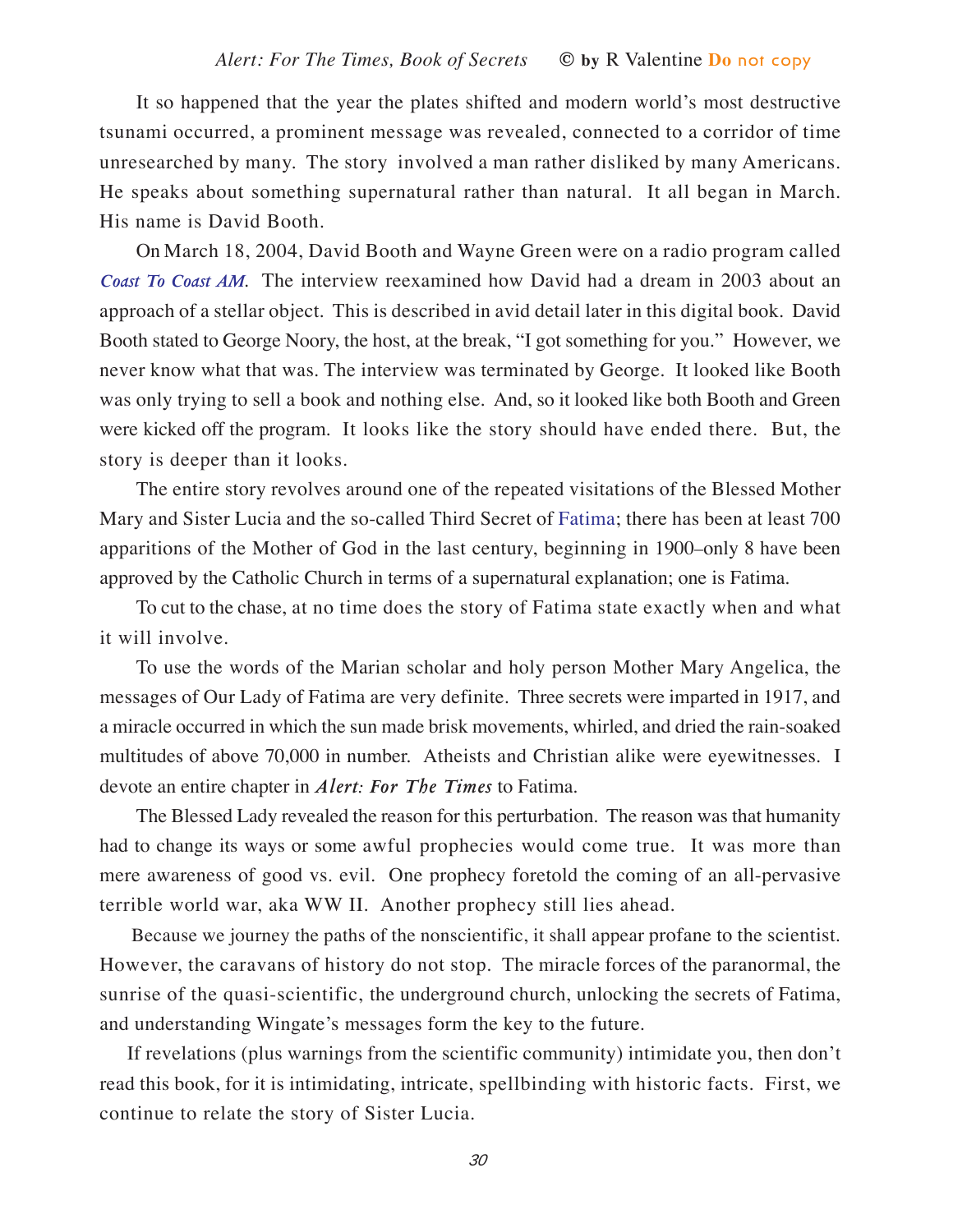Jesuit scholar Malachi Martin said Fatima is not 50 years away but, considerably less. According to Rev. Martin, he also said, it will one day "be revealed and fulfilled. Only this time, it will be painful....We cannot avoid it; it is too late."

On July 7, 1952, Pope Pius XII composed a pastoral letter and consecrated the Russian people to Mary's Immaculate Heart. However, Sister Lucia responded that it was not done as the Blessed Mother had asked.

In one of her final interviews, Lucia spoke to a Father Umberto Maria Pasquale, a Salesian, on August 5, 1978, about the topic of consecration. He asked her if the Blessed Mother ever mentioned the consecration of the world, as opposed to just Russia. The answer was no, a consecration of the world was never asked by the Lady. And she told him that as early as 1929, at Tuy, the Virgin Mary revisited Lucia to reiterate the consecration of Russia and to ask the pope to do so. "The moment has come when God wants the Holy Father, in union with all the bishops of the world, to consecrate Russia to my Immaculate Heart, promising to save it by this means." The Salesian asked Sister Lucia if she could please put a declaration of that in writing. It was a little miracle when Fr Pasquale received on April 13, 1980 an actual letter from Sister Lucia, of which we include below, then the English translation:

さ+か Gor. do Secchor P. Humines E Respondendo à sua perquis.<br>ta esclassar: Norsa Senhora, en Fáticio, no seen pressido, io se xe graves de quesia. No easta que oscrove ao Santo Que Vio XII, - por indicação confessor - fredi a consagra receido com recessão elp freta Puccessa edicada rece corrã rousehre 13 1V-1986 يىم نوپىدىكى كې

Reverend Father Umberto,

phrase, 'the world.'

 $\bullet$ 

Responding to your question, I will clarify:

Our Lady of Fatima, in Her request, referred only to the Consecration of Russia.

. . . . . . . . . . . . .

In the letter which I wrote to the Holy Father Pius XII–through the direction of my confessor– I asked for the consecration of the world with explicit mention of Russia.

Yours all devotedly and in union of prayers, Coimbra, 13 April, 1980 \*The request had been made on December 2, 1940. In the letter, both the words "of the world" and "Russia" are mentioned as Lucia stated, but it is little known that her bishop had insisted to include the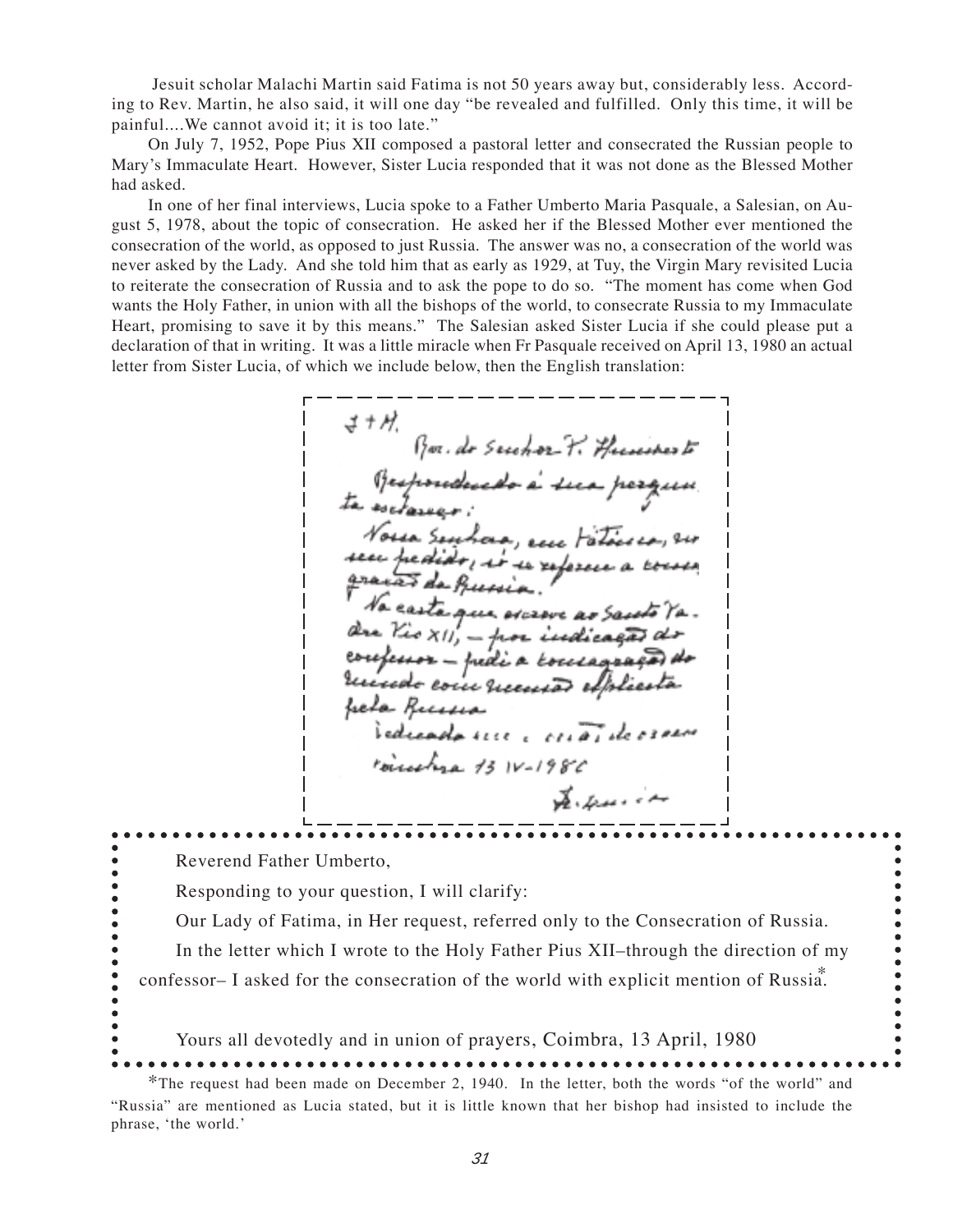In 1955, Cardinal Ottaviani, the pro-Secretary of the Holy Office, went to see Sister Lucia. What they spoke about was not publicly released, yet, I would be remiss as an historian, if I did not tell you what Cardinal Ottaviani had said to the public in a press conference in 1967 about that little visit. He stated that the Third Secret, or third part if you will, is a prophecy, in essence a foretelling of the future. That simple statement is more important than you think, because it forms the genesis of the key.

Sister Lucia entrusted the Third Secret to the Vatican with instruction that it be opened in 1960, however, before reaching 1960, Sister Lucia received an apparition in 1957. The Blessed Mother shed tears of sorrow because Satan was about to engage in a decisive battle against all that is Christian and would attempt anything to win souls from God. She was told Satan knew what would make him gain the most souls in the shortest possible time. On December 26, 1957, the Blessed Mother lamented, "No one is paying attention to the messages of Fatima."

On that same December 26, a priest from Mexico, Reverend Augustin Fuentes,



was allowed to have a conversation with Sister Lucia. She looked pale, sad and emaciated. She told him that the Blessed Lady is very sad because the good are not giving any importance to her message. As for the bad, they place no importance whatever on any punishment, and continue their life of sin without even caring about any message. That the message to Father Fuentes occurred also on December 26 as the Indonesian tsunami

cataclysm is only coincidental, right? The following are critical transcribed words from what was written by Father Fuentes in Spanish:

"Tell them, Father, that many times the Most Holy Virgin told my cousins as well as myself that many nations will disappear from the face of the Earth, that Russia will be the instrument of chastisement chosen by Heaven to punish the whole world if we do not beforehand obtain the conversion of that poor nation....In the plans of Divine Providence God always, before He is about to chastise the world, exhausts all other remedies. Now, when He sees that the world has not heeded any of them...(Jesus) offers us with a certain trepidation the last means of salvation, His Most Holy Mother. Indeed, if we despise and reject this ultimate means of salvation, we shall not have any more forgiveness from Heaven, because we will have committed a sin which the Gospel calls the sin against the Holy Spirit. This sin consists of openly rejecting, with full knowledge and consent, the salvation which He offers...."

She never told Father Fuentes what the Third Secret contained, but she told him, "...it is still a secret....It is the third part of the message of Our Lady which will re-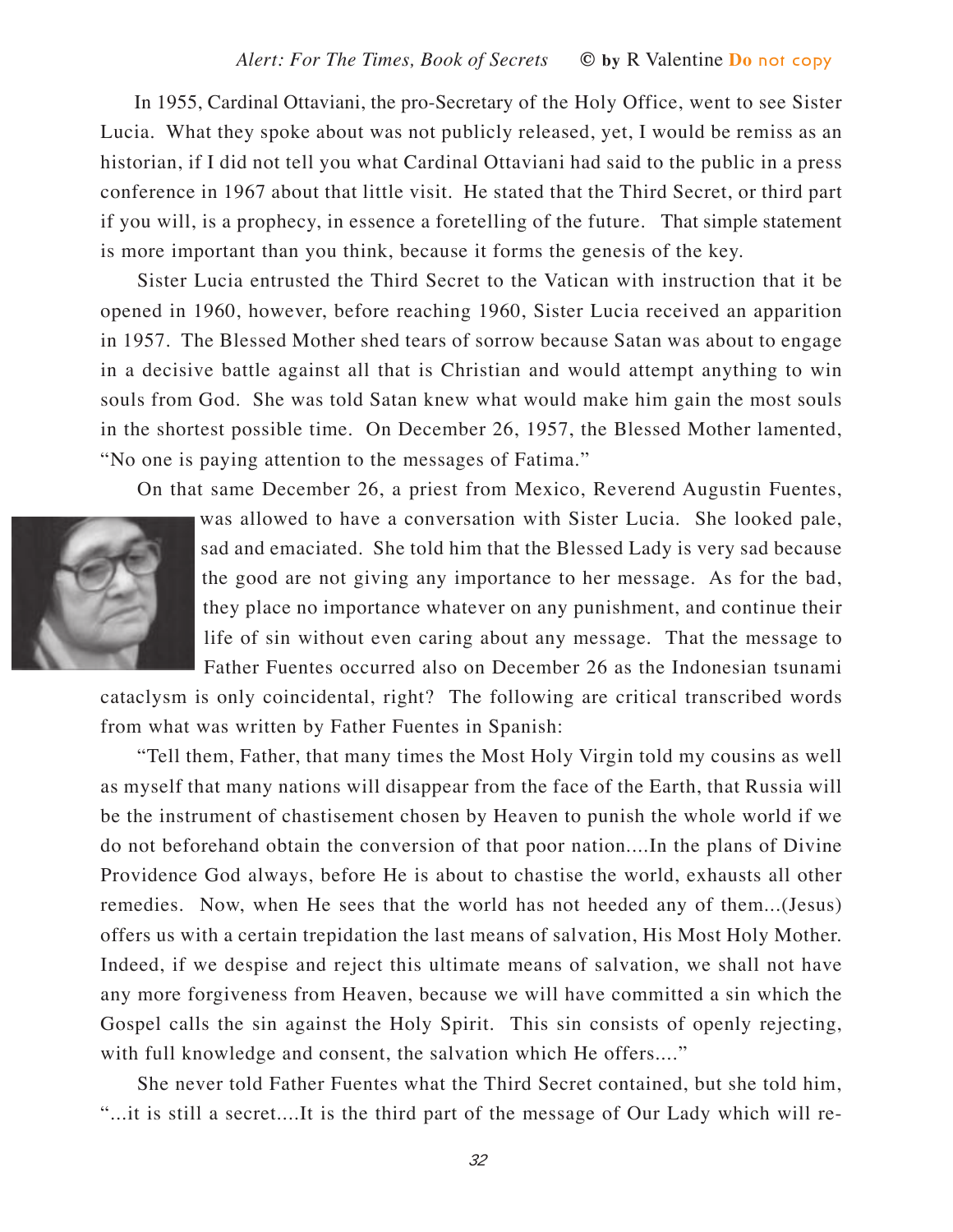

 $\blacksquare$  $\mathbf 2$ 7 6 First S u p erc o m p uter in th e w orld g o es o nlin e, cre ate d  $\mathbf{\hat{z}}$ Cra y  $\Xi$ ese arc h.  $\lambda$ P o p e J o h n  $_{\rm I}$ us $_{\rm d}$  $\Box$ ele cte d. L In a priv ate letter to Broth er Mic h a el in Brita n n y, France, R e v S c h w eigl re plies th  $\frac{a}{2}$ th e  $\exists$ hird S e cret is c o m p ose d o f tw o p arts; o n e c o n c erns th e P o p e. N o f urth er d etails giv e n. Vatic a n n eith er c o n firms or o fficially d e nies it.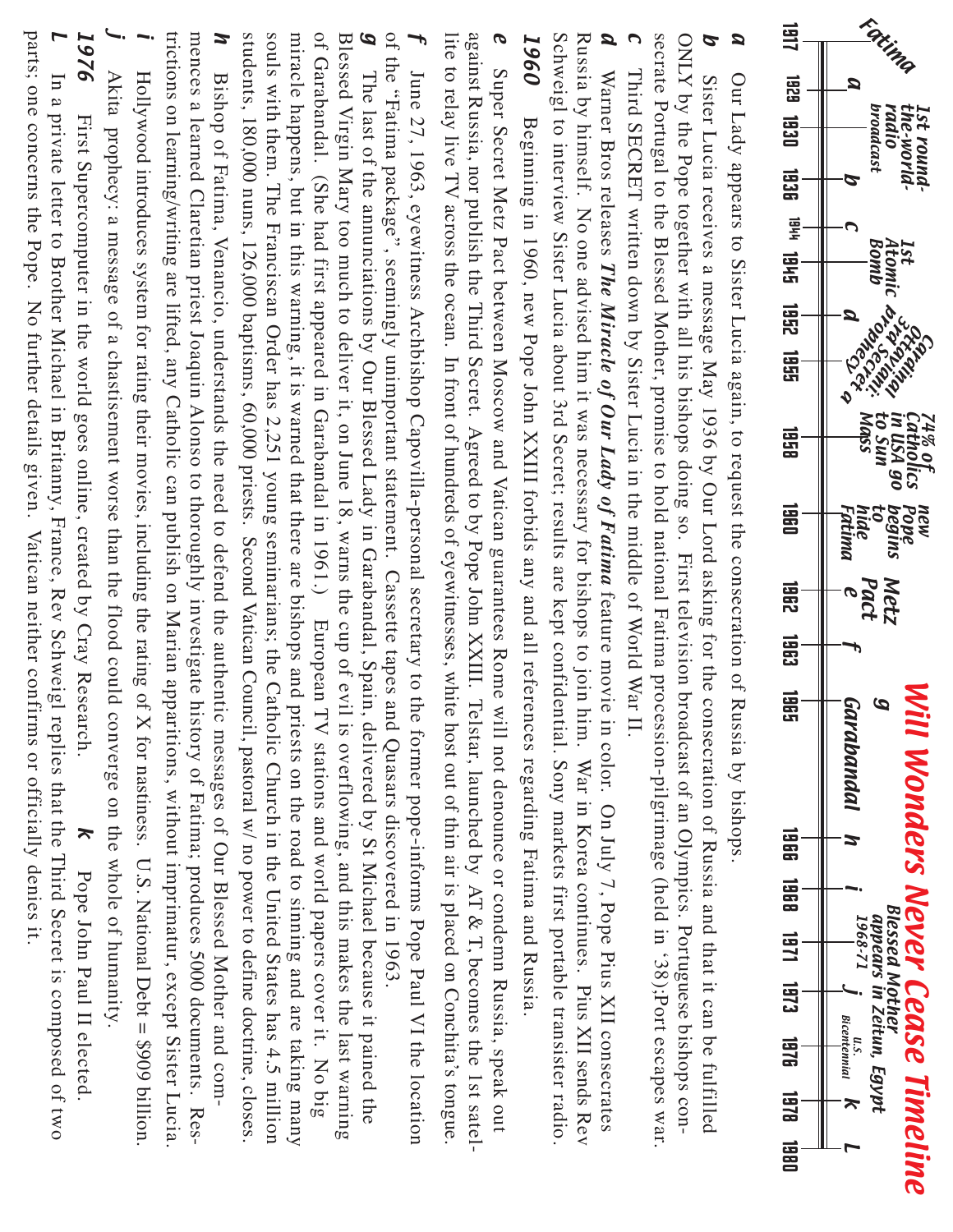main secret until 1960." Unfortunately, after 1960, the Vatican remained cold and would not allow it to be revealed in 1960 or during the 20th Century.

She told him it was not yet the end times of the world and stressed prayer. However, mercy would be exhausted when Mother Mary's warnings are not paid heed. She told him countless priests and members of religious orders will be dragged down by the devil and will drag souls with them into Hell. The interview was first published in July, 1958, and reprinted in many magazines around the world.

As if someone was telling someone something, a wave of devotion swept the people of Italy with the bishops solemnly consecrating Italy to the Immaculate Heart. As you can imagine, consecrating Italy is not the same as consecrating Russia. At this point in time, Rome was preparing for a series of high-level conferences collectively called the Second Vatican Council and all the socio-economic-religious aspects within the Vatican were charging up. At one point a few in the Roman curia suggested to the pope to let Sister Lucia speak to the world over the radio. The new vicar of Rome, Pope John XXIII, would not permit it. His actions reached the point of paranoia, and one of the results was that all commentary on Fatima was suppressed.

The pope would not allow the Third Secret revealed because if he did, he feared Nikita Khrushchev would not allow Russian observers to come to his Vatican II Council if he spoke out and condemned Russia.

One key point was Russian Orthodox participation. Nikodim, representing Khrushchev, wanted no condemnation of the USSR plus the guarantee that in the future the pope would issue no explicit official condemnation. Jesuit Cardinal Augustin Bea took care of the papers for this secret Moscow-Vatican Pact. John decided he would never publish the letter of the 3rd part of the secret nor condemn the USSR, according to Vatican insider Malachi Martin. It would be known as the Metz Pact (1962).

We do know now that Pope John XXIII did finally open an envelope written by Sister Lucia on August 17, ahead of the official instructions entrusted to her by the Blessed Mother–saying the Pope of 1960 was to open it. John XXIII was the pope of 1960 and being obliged, read it before 1960.

The way it was initially read is found in fascinating detail in the book by Antonio Socci, an excellent researcher and commentator from Italy. He wrote *Il Quarto Segreto di Fatima* (Translation: The Fourth Secret of Fatima,) published in English in 2009. In essence, Pope John XXIII did not believe fully in the story of Fatima and all its implications, going so far as to abscribe locutions in regards to the Fatima apparitions.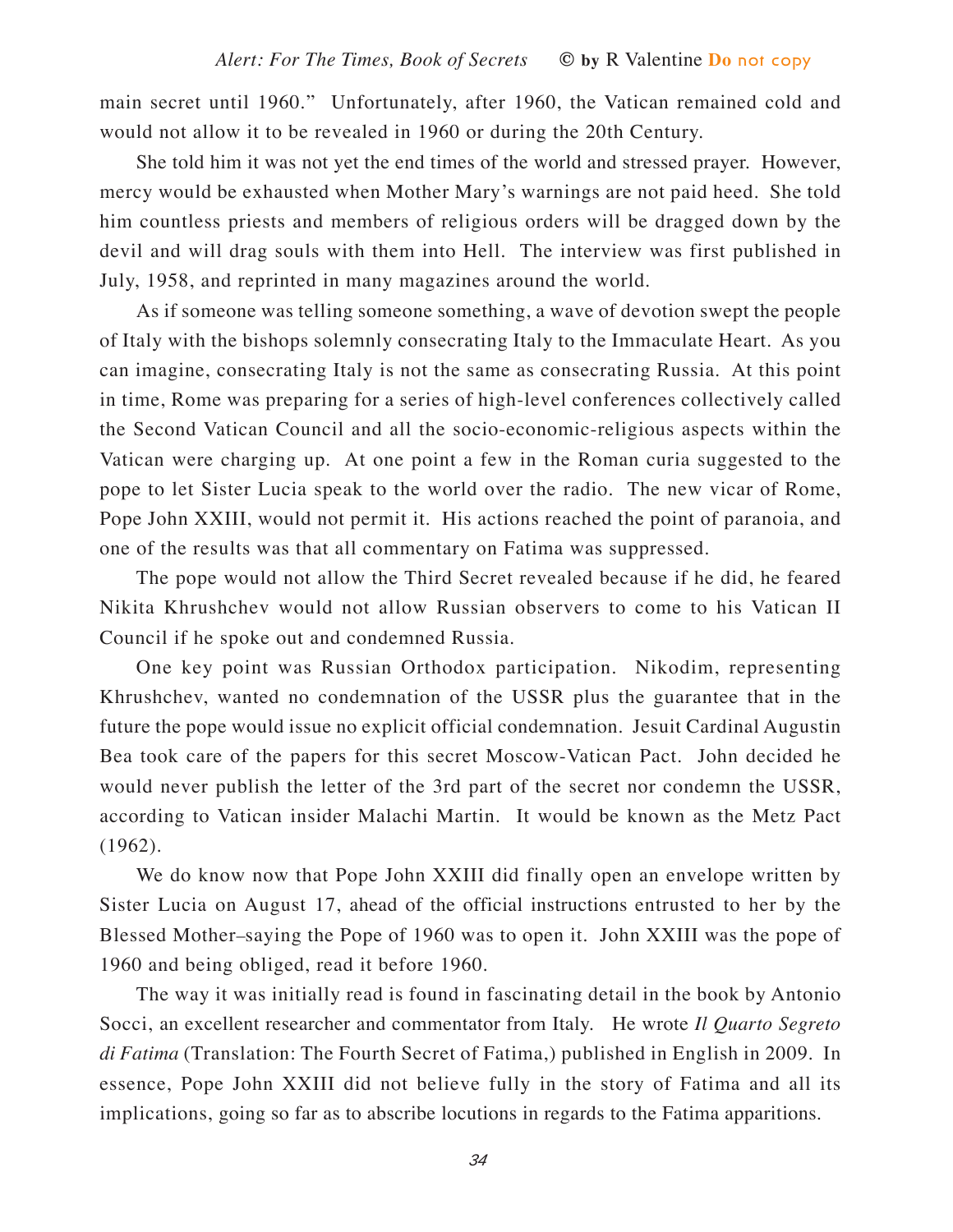This is the story of what happened August 17, 1959: "On that August, upon reading the Third Secret, the Pope instructs his personal secretary Monsignor Loris Francesco Capovilla 'Write.' And, I wrote under his dictation: 'The Holy Father has received from the hand of Monsignor Phillipe this writing. It was decided to read it on Friday with his confessor. There being abstruse locutions, he called Monsignor Tavares, who translated [it.] He allowed his most intimate collaborators to see it. It was finally decided to reseal the envelope with this phrase 'I do not express any judgement.' Silence before something that could or could not be a manifestation of the divine."

What had ensued was, after reading the text, Pope John XXIII wrote a personal note and put it in the envelope containing the Third Secret. This is marked as an addendum. So, you might be thinking, what has all this got to do with Garabandal, St. Malachy and his prophecies, the prophecies of Fatima and Nostradamus, and the so-called end times? There is more than meets the eye.

Between August of 1959 and January of 1960, rumors saying the pope had read the message swept the world, and the Catholic Church tried to play it as no big deal. Then, on February 8, 1960, it was learned the pope *had* read it. This was learned through the words of a simple unsigned Portuguese press agency communiqué. Catholics throughout the world waited for the pope to read the letter and reveal the 3rd Secret of Fatima, but this new pope did not permit its words to be told. At this point in time, the series of high-level conferences collectively called the Second Vatican Council occurred.

Italian author Enrico Galavotti wrote years later that when Capovilla was testifying during the Vatican investigative procedures, as to whether John XXIII should be canonized a saint, in his book *Processo a Papa: La Causa di canonizzazione di A.G. Roncalli*, Capovilla gave his opinion why the Pope didn't care about his reputation. This Third Secret, Pope John XXIII said, didn't seem to "consist entirely of things supernatural." But, John XXIII dared not risk knowledge that he did not believe in the Blessed Mother of Heaven, or to use Capovilla's words, "did not dare to risk an immediate interpretation" of his disbelief "in the midst of the complex" pro-"Fatima phenomenon". John thought he was smart. His trick was not to use the terms disobedience or unimportant, but to use coded terms like not assuming responsibility.

To the end of his time, he fastened his stance about Fatima. That, coupled with the line that said "I do not give any judgement," places a heavy strange method of disavowing responsibility to disclose publicly the 3rd Secret and worse, an illogical disobedience to the wishes of God, as told to Sister Lucia by the Blessed Mother's